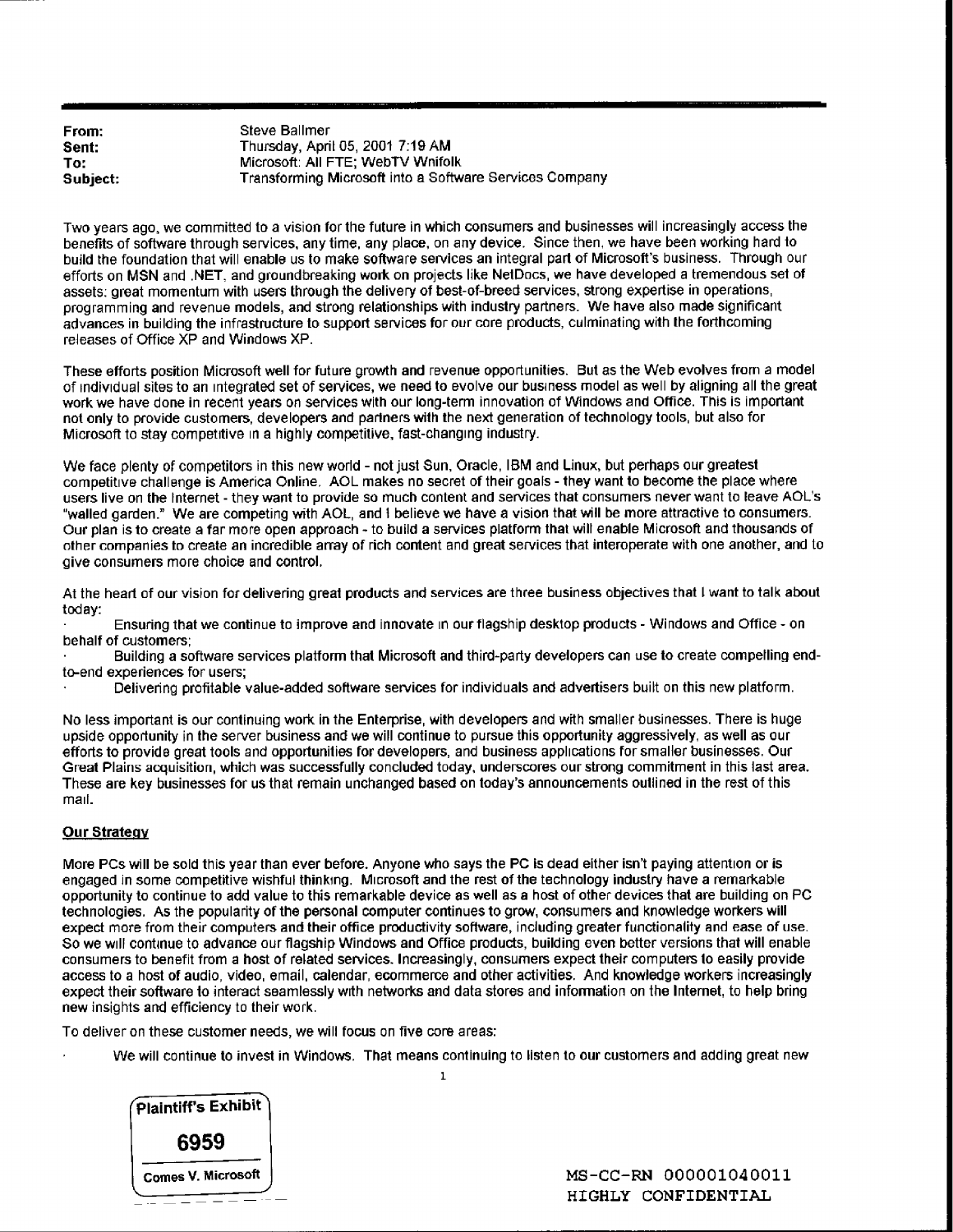features that will enable consumers and developers to get the most out of the computing experience. In the months and years ahead, we will increase the value of Windows to customers and developers with a well-integrated set of communications and content services. These services will include things like Passport, a single sign-in service that will make it easy for consumers to access their email, calendar, real-time communications, and programmed content - from any device, any time, anywhere. We will make it easy for any independent software developer to create great services that tap into and benefit from the convenience and opportunities of Passport. In addition, Microsoft will develop some services offerings of our own to continuously improve and advance the consumer experience. Our goal is to make Windows a great services platform, and to enable a seamless user experience between applications and services from Microsoft and from third parties.

We will continue to invest in Office. Once again, that means listening to our customers and responding to their input. Our upcoming Office XP release is a great example of how we are working to make productivity simple, enable collaboration and extend Office beyond the desktop. Moving forward, we will continue to evolve Office to keep pace with the rapid evolution of business needs. Knowledge workers of the future are going to expect their software to do more, so we will evolve Office into a services-based business - currently code-named Office.NET - which will offer unprecedented corporate-level communications services, extensibility, ease of use and mobility. This rich communications client will also be the basis for our Personal.NET subscription servtce, outlined below. We also will conlinue to develop servicebased versions of our other Office productivity tools.

As service-based experiences become a greater part of everyday life, we need to do even more to help consumers get the most out of entertainment and communications. We will be creating a premium consumer subscription productivity service, currently code-named Personal.NET. Designed for home users, Personal.NET will combine some of the great communications services created by the Office group with premium MSN services and current consumer software offerings such as Encarta, Money, Picture It! and others.

To make all of this possible - and to make it easy and convenient for consumers and independent software developers alike - we are developing a single services platform that will provide the underlying infrastructure for MSN, for Office.NET and Personal.NET, and for the rich, interoperable services developed by third parties. At the heart of these services is the new Hailstorm platform that will enable people to connect Internet applications, devices, and services together into a "personal network". We will continue to grow lhe user and revenue momenlum we have achieved with MSN by building best of breed services, rich programming and key partnerships that will provide the most compelling user experience - any time, any place - across a wide range of devices.

## **Setting Clear Organizational Goals and Working Together**

To continue to deliver great products today, while simultaneously moving toward a services-oriented future for our customers, we are taking several steps to realign and fine-tune parts of our organization. Given the need to create dynamic and easy-to-use platforms and services for consumers and our developer partners, it will be more critical than ever for all of us to work together - in a spirit of collaboration - toward our goal of making services an integral part of all our businesses.

In addition, we are using this opportunity to help balance the workload amongst our semor executives. Seven weeks ago, we named Rick Belluzzo as President and Chief Operating Officer. In order to enable Rick to more clearly focus on his broad challenge, and allow greater coordination of our service development efforts, Bob Muglia and his team will now be reporting to me. In addition, we are making some other adjustments to support the strategies outlined above. **Personal Services Group:** Group Vice President Bob Muglia will have responsibility for the unified services platform, the Personal.NET effod, Paul Gross' existing Mobility Group, and Kai-Fu Lee's teams focused on search, natural language and speech work. In support of the umfied services platform, David Cole's Services Platform Division will have responsibility for building and operating all of our .NET services, the consistent services infrastructure for Windows, MSN, Personal.NET, and Office.NET, as well as the billing system for the company's services. Craig Unger and his Hosting Platform team will move to David's organization to help with this effort. The creation of a single services infrastructure group will provide developers with a single and consistent set of back-end services and tools lhat provide interoperability across Web sites and services. This, in turn, will help ensure that consumers have a consistent experience when moving between products and services, regardless of whether they are provided by Microsoft or by partners. Ted Kummert's team will continue to be responsible for providing competitive offerings in both dial-up and broadband access. Kai-Fu Lee and his team will focus on natural interactive services, including speech, natural language and search, in support of our services efforts. As a part of this change, Bill Bliss and the MSN Search team will be moving to report into Kai-Fu Paul Gross's Mobility Group will join the .NET Services team to ensure that our mobile devices and associated server-based infrastructure are aligned with our services efforts.

We also will be centralizing our Personal NET efforts under one team reporting into Bob. In addition to its work supporting MSN, this team will focus on the evolution of our packaged consumer products - such as kids' software, personal finance, Works, Encarta and Picture It! - into subscription service offerings. The VP for this team will be named

**MS-CC-RN 000001040012 HIGHLY CONFIDENTIAL**